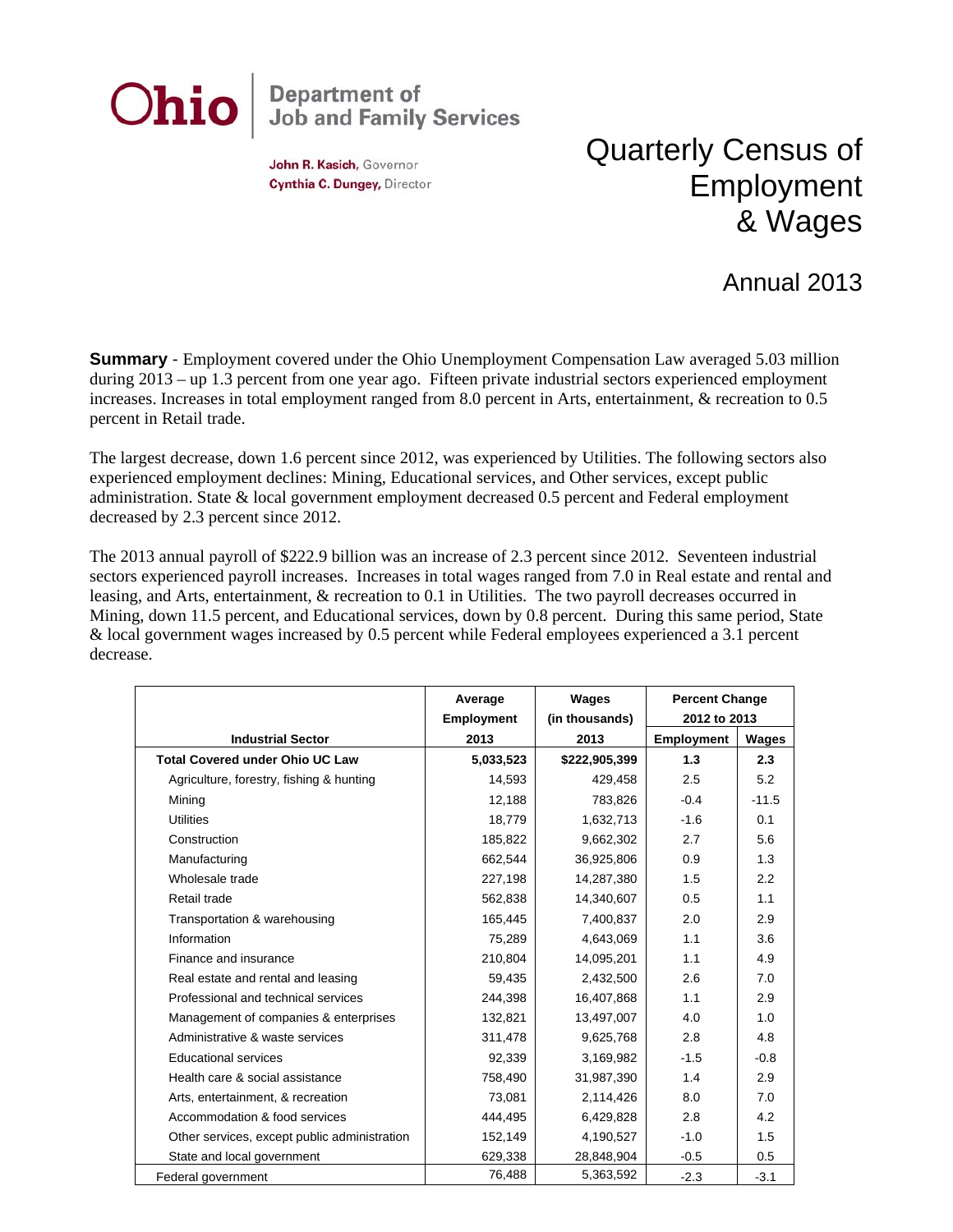The following chart represents the distribution of Ohio's employment by industrial sector. Health care & social assistance employs the largest number of workers, more than 15 percent of the state's workforce. Manufacturing, State and local government and Retail trade each employ more than 10 percent of Ohio's workers.



## 2013 Average Annual Employment by Industrial Sector

Nine of Ohio's ten largest counties experienced employment increases since 2012. Increases ranged from 2.8 percent in Franklin County to 0.2 percent in Butler County. Montgomery County experienced a decline in employment, down 0.3 percent during this same period.

Each of the ten largest counties experienced payroll increases in 2013. Payroll gains ranged from 3.5 percent in Franklin County to 0.4 in Lorain and Montgomery counties.

|                                        | Average<br><b>Employment</b> | Wages<br>(in thousands) | <b>Percent Change</b><br>2012 to 2013 |       |
|----------------------------------------|------------------------------|-------------------------|---------------------------------------|-------|
| County                                 | 2013                         | 2013                    | <b>Employment</b>                     | Wages |
| <b>Total Covered under Ohio UC Law</b> | 5,033,523                    | \$222,905,399           | 1.3                                   | 2.3   |
| <b>Butler</b>                          | 138,426                      | 5,917,714               | 0.2                                   | 1.1   |
| Cuyahoga                               | 691,998                      | 34,853,171              | 1.0                                   | 2.0   |
| <b>Franklin</b>                        | 677,284                      | 33,326,079              | 2.8                                   | 3.5   |
| Hamilton                               | 485,110                      | 26,293,269              | 0.8                                   | 1.3   |
| Lorain                                 | 93,623                       | 3,721,989               | 0.4                                   | 0.4   |
| Lucas                                  | 200,204                      | 8,551,752               | 0.5                                   | 0.6   |
| Mahoning                               | 96,673                       | 3,370,260               | 0.4                                   | 0.6   |
| Montgomery                             | 238,062                      | 10,113,798              | $-0.3$                                | 0.4   |
| <b>Stark</b>                           | 154,963                      | 5,866,586               | 1.3                                   | 2.7   |
| Summit                                 | 254,734                      | 11,274,146              | 0.3                                   | 0.6   |
| All other counties                     | 2,002,446                    | 79,616,635              | 1.5                                   | 3.3   |